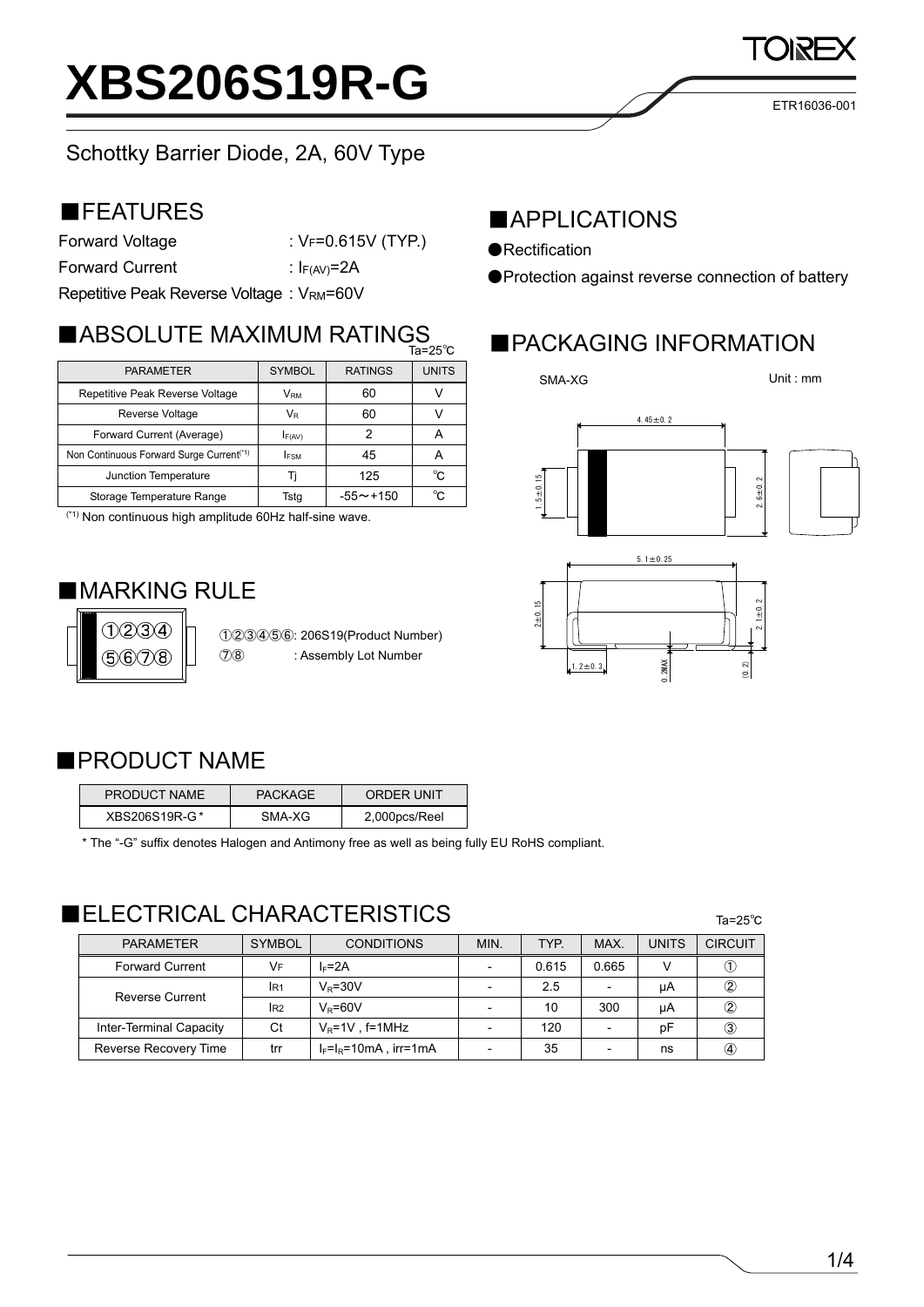# **XBS206S19R-G**

### **TEST CIRCUITS**

 $Circuit()$ 



Circuit<sup>(2)</sup>



#### Circuit<sup>3</sup>



Circuit<sup>(4)</sup>



### NOTES ON USE

- 1) Please use this IC within the absolute maximum ratings.
- $2)$ Even within the ratings, in case of high load use continuously such as high temperature, high voltage, high current and thermal stress may cause reliability degradation of the IC. Adequate "Derating" should be taken into consideration while designing.
- 3) Torex places an importance on improving our products and their reliability. We request that users incorporate fail-safe designs and post-aging protection treatment when using Torex products in their systems.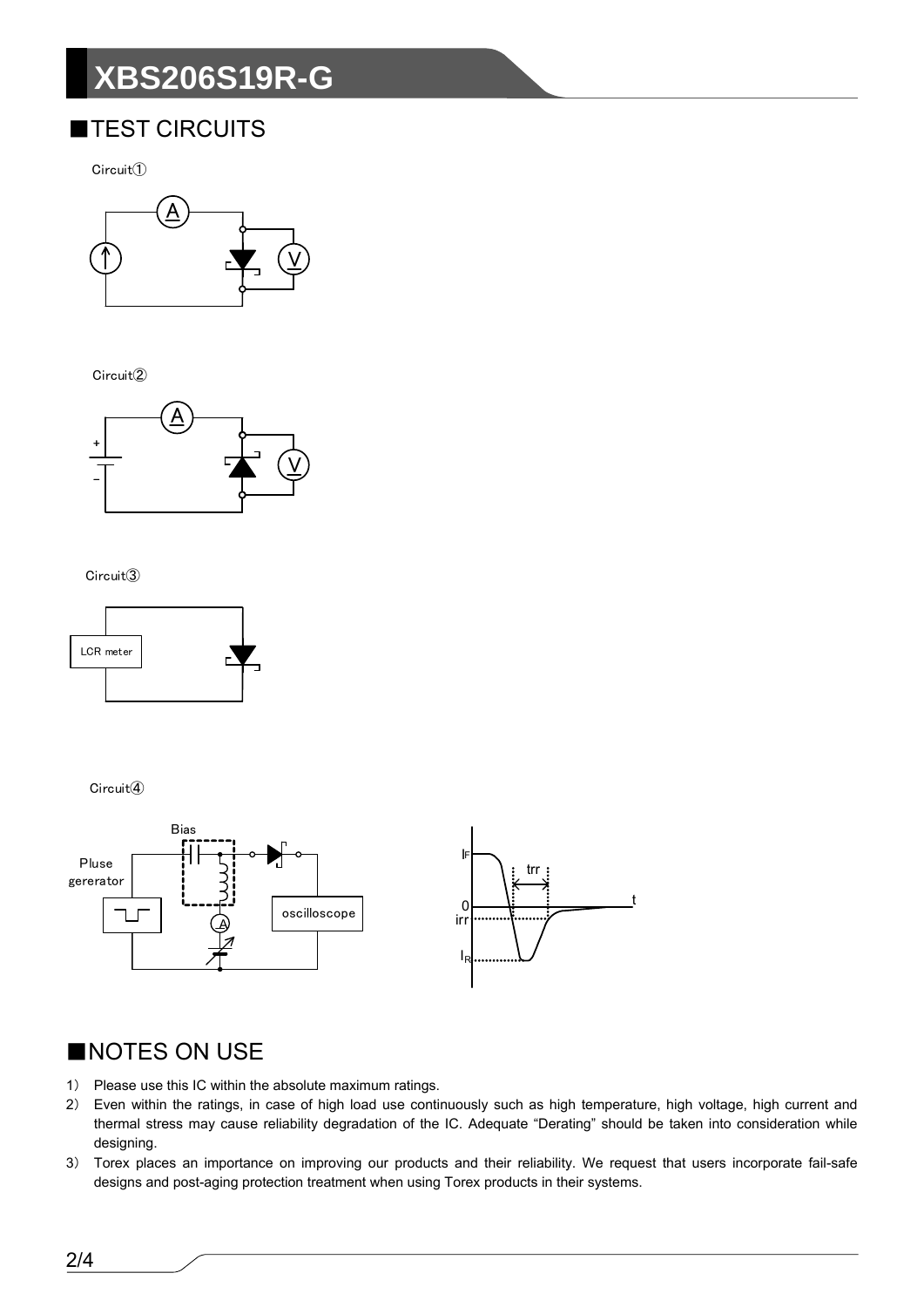### **TYPICAL PERFORMANCE CHARACTERISTICS**

#### (1) Forward Current vs. Forward Voltage (2) Reverse Current vs. Reverse Voltage



(3) Forward Voltage vs. Operating Temperature (4) Reverse Current vs. Operating Temperature









Operating Temperature Ta (℃)

(5) Inter-Terminal Capacity vs. Reverse Voltage (6) Average Forward Current vs. Operating Temperature



**TOIREX** 3/4